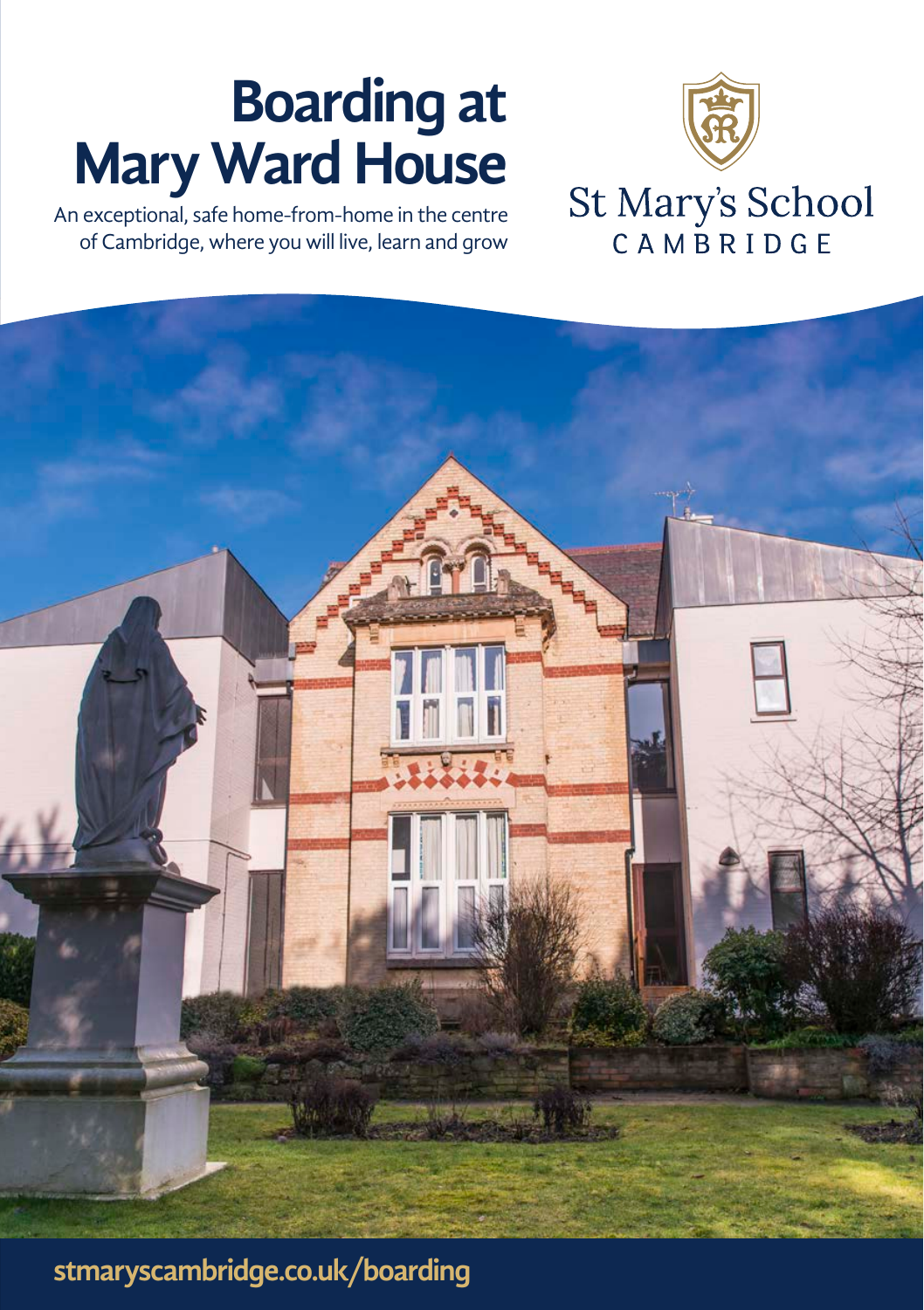# **Welcome to Mary Ward House**

*Girls from Year 5 to 13 live together in one house, creating a family-like atmosphere with the older students supporting younger girls*

**Set in tranquil surroundings, close to the centre of Cambridge, St Mary's School is a safe, secure place in which every girl is valued, supported and inspired.** 

Our boarders live at Mary Ward House, where our **experienced team** excel at helping girls to quickly feel at home.

St Mary's School provides exceptional pastoral care and the safety, well-being and happiness of all our boarders is our first priority.

Mary Ward House is filled with fun, friendship and laughter; whilst allowing for privacy and quiet moments when needed. We offer beautifully furbished facilities, with comfortable bedrooms and spacious communal areas.

With students from over 15 different countries, life at Mary Ward House is enriched by diversity and our girls enjoy living in Cambridge, a culturally vibrant city, with a long history of learning.

Whilst day to day life here is busy and full of excitement, we encourage girls to stay in close contact with family and friends. Building a **partnership with parents** is crucial to us and boarding staff are regularly in touch with parents and guardians.

I warmly invite you to visit us to discover more about life as a boarder at Mary Ward House.

# **Home from home at Mary Ward House**

**Located in a quiet, safe residential area in the centre of Cambridge, Mary Ward House is home to all our boarders and provides spacious student and staff accommodation, plus large communal spaces over a beautiful, three-storey house.** 

Mary Ward House provides modern boarding accommodation, and creates a comfortable, homely atmosphere for our girls. The common rooms are comfortable and roomy, perfect for relaxing and socialising. Cosy sofas, TVs, DVD players, a Wii and board games are all available. There is also WiFi throughout the boarding house, together with communal PCs and printers for everyone to use and enjoy.

Our food is restaurant-quality and as well as regular mealtimes snacks and drinks are readily available in the dining room.

If you are able to visit us in person, we would be delighted to offer a guided tour of Mary Ward House. Alternatively take a virtual tour at: **stmaryscambridge.co.uk/MWH**

*"On my birthday my day girl friends came over and celebrated with me. One of my friends made a huge rainbow cake and we had lots of fun. I think it was the best birthday ever!" Ava, Year 9, boarder*

**Miss Claire Elliott,**  Head of Boarding Admissions: +44 (0)1223 224167 ✆admissions@stmaryscambridge.co.uk **(iii)** stmaryscambridge.co.uk/boarding

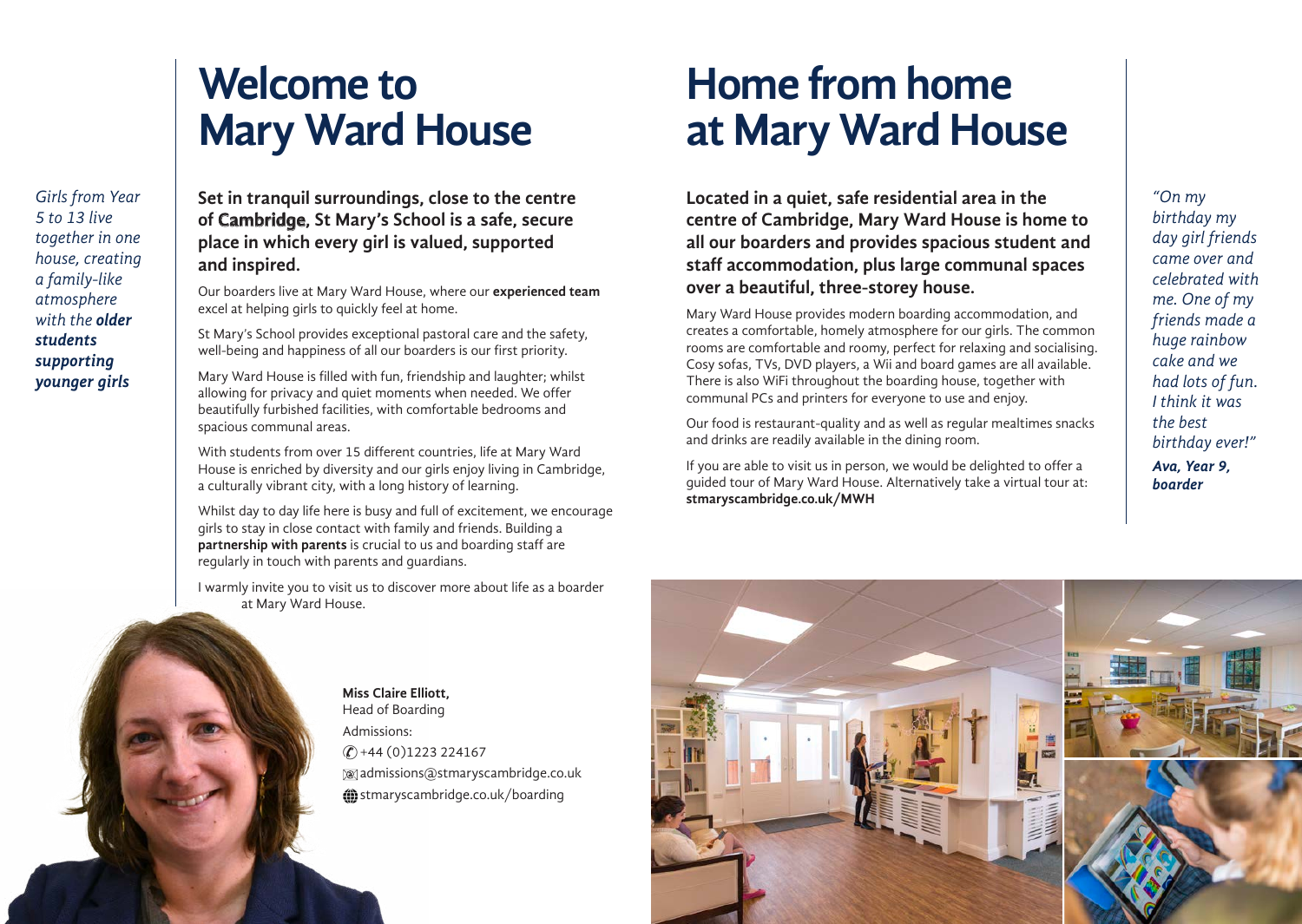## **A typical week day at Mary Ward House**

**We have a routine for each week day to ensure the students get a healthy balance of academic study and leisure time. Below is an example of a typical day at our happy boarding house.**

| 7am              | Girls are woken up by<br>a Sixth Form student                                                                                                                                                                              |
|------------------|----------------------------------------------------------------------------------------------------------------------------------------------------------------------------------------------------------------------------|
| $7.15 - 7.45$ am | <b>Breakfast</b>                                                                                                                                                                                                           |
| 8.30am           | Join day students for<br>registration                                                                                                                                                                                      |
| 4.00pm           | School day ends. Free time<br>and a light snack at Mary<br><b>Ward House</b>                                                                                                                                               |
| 4.30-5.30pm      | Supervised homework for<br>Years 5 and 6                                                                                                                                                                                   |
| 4.45-5.30pm      | Years 7 to 9 attend a<br>structured activity. This<br>can be a boarding activity<br>or an after-school club.<br>Older students can opt<br>to get a head start on<br>homework, or to attend<br>extra-curricular activities. |
| 6.00pm           | Dinner for all                                                                                                                                                                                                             |
| 7.15-8.30pm      | Supervised Homework<br>Club for Years 7 to 9                                                                                                                                                                               |

#### **Boarding meals**

All our food is labelled, and care is taken to cater for students with medical or religious dietary needs wherever possible.

Our kitchen team create a wide range of high quality, nutritious and varied school meals. Breakfast, lunch, tea and dinner are provided during the week with the addition of a breaktime snack on weekdays.

Boarders are expected to attend all mealtimes where there is a range of delicious food on offer such as hot dishes, salads and fruit. A register is taken at each meal time.

#### **Activities**

There are many organised activities to keep girls busy during their down-time including craft sessions, dance and cookery classes, and regular trips are organised by the boarding staff. Punting, bowling, the cinema and theatre trips are always firm favourites.

Many of our wider school facilities such as the No. 47 – our Visual Arts centre, Music and Textiles rooms, badminton, rowing and tennis courts are available to boarders. Girls also enjoy complimentary use of a near-by fitness centre and free entrance to the Cambridge University Botanic Garden.

#### **Weekends**

The weekends are more relaxed with flexible times for breakfast, brunch between 11am and 12 noon before enjoying a wide range of boarding activities and a more formal meal in the evenings.

At weekends students may choose to cook for themselves. Students in all years may cook their own food, order in or eat out on Friday and Saturday evenings. Sixth Formers have an extra privilege of being able to do this on a Sunday evening too.

### **Inspiring Cambridge**

**Our learning environment extends beyond the classroom. Cambridge - a renowned seat of learning - inspires and enthuses a passion for knowledge in all our students.** 

#### **Education on our doorstep**

Our Senior School, Sixth Form and Mary Ward Boarding House offer stunning views of the Cambridge University Botanic Garden, whilst our Junior School looks out on the idyllic meadowland of Coe Fen. At St Mary's School, Cambridge learning goes beyond our school gates.

Not only do we offer the best of a British education in Cambridge, and a reliable pathway to some of the best universities and careers in the world, but in addition, while studying at St Mary's School, Cambridge our students become immersed in Cambridge life.

Our Boarders have organised activities each weekend – from punting, visiting Evensong at King's College and cream teas on the lawn by the River Cam, to trips to museums and attractions such as the Fitzwilliam, The Scott Polar Institute and Ely Cathedral. We ensure our students truly embrace their local surroundings.

At our Junior School, Senior School and Sixth Form, local visits form a huge part of our academic year. Whether it is viewing the latest art installation at Kettle's Yard, watching a ballet at the theatre or a talk from a speaker from the hub of Silicon Fen, Cambridge's home to high-tech industry, entrepreneurs, and innovation; we take advantage of the wealth of inspiration and opportunities to learn that are all within walking distance.

Find out more: **stmaryscambridge.co.uk/Cambridge**

*"We go on trips at the weekend and they are really fun. I have been to: Fitzwilliam Museum, Grantchester and Harry Potter World." Trinity, Boarder*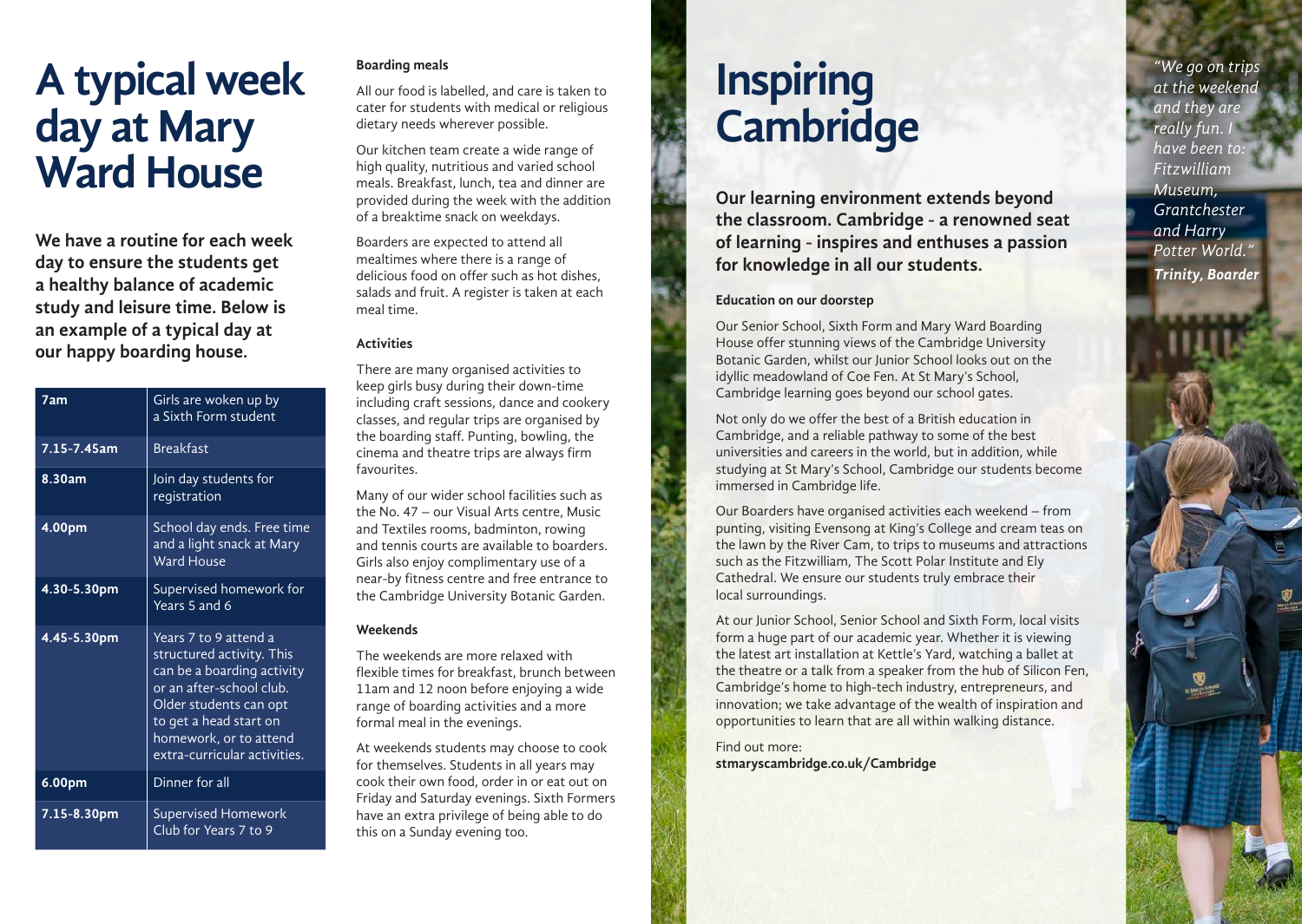*"The boarding house is very cool, there are a lot of activities that you can do at weekends and during the week. The staff are very nice and always there to help you. There are a lot of different girls, of different ages from different countries and I am still in touch with them. The food at the boarding house is very good and there are a lot of different meals. Each experience is different and each time you learn so much and you enjoy so much. This experience is unforgettable, and you keep so many good memories" Solene, Y9 short stay boarder*

## **Our boarding options**

### **Boarding is offered for girls from Year 5 upwards, and throughout our Senior School and Sixth Form.**

- **Full time boarding** Available from Year 5 upwards: boarders live at school throughout term-time, returning home for half terms and school holidays.
- **Weekly boarding** Available from Year 5 upwards: most weekly boarders go home at the end of the school week and return on a Sunday evening or Monday morning.
- **Flexi boarding** Available from Year 5 upwards: for adhoc nights, a regular night each week or for several weeks at a time.

Find out more about our fees and download our prospectus: **stmaryscambridge.co.uk/boarding**



# **Well-being**

### **Happiness is important here, and we support student well-being from day one.**

### **Keeping active**

Our boarders have access to a wider choice of fitness and sporting activities. From our well-being room in Mary Ward House, through to yoga, competitive sport and rowing on the River Cam, there are plenty of opportunities to keep active.

### **Healthy eating**

It is important for our girls to have a balanced and healthy diet, packed with nutrients, to keep them healthy and provide the energy that their bodies and minds need to function at their best. Our Sixth Form students are encouraged to study for the Leiths Academy Cookery Certificate a comprehensive course provided by the most prestigious cookery school in the UK.

### **Pastoral Care**

St Mary's offers exceptional pastoral care to all students. Our boarders are supported by an experienced team of staff who live at Mary Ward House. In our wider school community, teaching staff are committed to guiding students through their educational journey, by nurturing new talents and opening doors to creativity, self-development and friendship.

Find out more: **stmaryscambridge.co.uk/boarding**